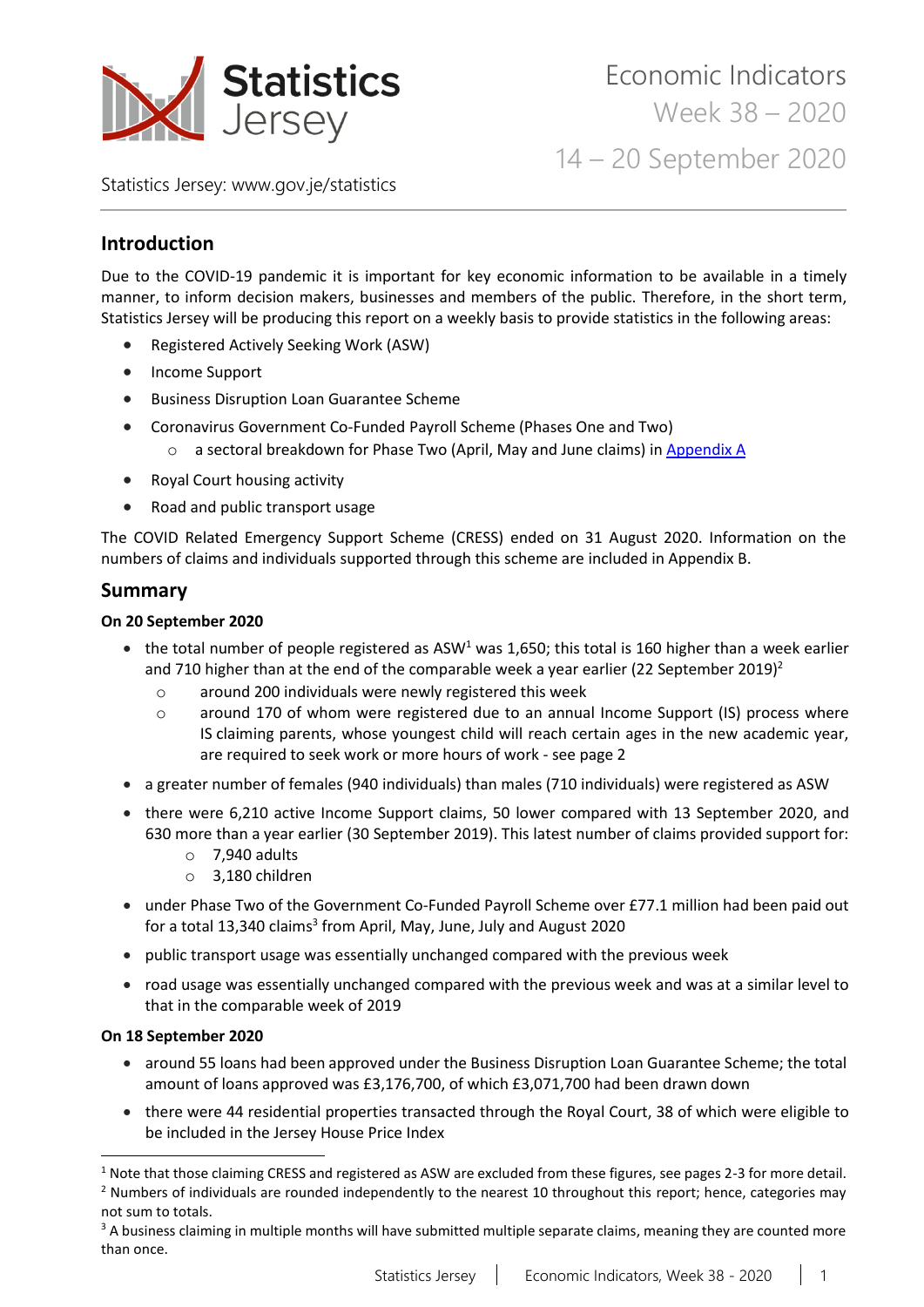

# **Registered Actively Seeking Work**

Customer and Local Service (CLS) compiles data on people in Jersey who are registered as Actively Seeking Work (ASW). Statistics Jersey independently analyses this anonymised data and publishes a quarterly report. This new weekly report constitutes a summarised, more frequent version of the quarterly report.

It is important to note that unemployed Jersey residents are not required to register as ASW. There are, however, certain requirements for those in receipt of an Income Support claim. Changes to the Income Support criteria have an impact on the total numbers registered as ASW. The numbers presented constitute an informative set of indicators of the level of individuals registered as ASW in the Island at a given point in time. For more information on historical ASW statistics, and methodological information, see the latest quarterly repor[t here.](https://www.gov.je/Government/JerseyInFigures/EmploymentEarnings/Pages/RegisteredUnemployment.aspx)

Historically, there has been an increase in the number of ASW registrants during the month of September. A key factor in such a specific monthly increase isthe requirement for any individual claiming Income Support *whose youngest child will reach either age four, five or twelve during the new academic year* being required to seek work or seek more hours of work. Around 170 individuals were registered as actively seeking work in the latest week due to this requirement, driving an increase in the number of those registered as ASW – see Table 1 and Figure 1.

On 20 September 2020, there were 1,650 people registered as Actively Seeking Work (ASW). The total number registered on this date was 160 higher than a week earlier (13 September 2020) and 710 higher than at the end of the comparable week a year earlier (22 September 2019) – see Table 1 and Figure 1.

|                                                 | 9 Aug<br>2020 | 16 Aug<br>2020 | 23 Aug<br>2020 | 30 Aug<br>2020 | 6 Sep<br>2020 | 13 Sep<br>2020           | 20 Sep<br>2020           |
|-------------------------------------------------|---------------|----------------|----------------|----------------|---------------|--------------------------|--------------------------|
| <b>Registered ASW excluding CRESS claimants</b> | 1.680         | 1.650          | 1.610          | 1.590          | 1.550         | 1.490                    | 1,650                    |
| <b>Registered ASW CRESS claimants</b>           | 90            | 90             | 80             | 70             | 70            | $\overline{\phantom{a}}$ | $\overline{\phantom{a}}$ |
| <b>Total Registered</b>                         | 1.770         | 1.730          | 1.690          | 1.670          | 1.630         | 1.490                    | 1,650                    |

### Table 1 – Number of registered ASW excluding CRESS claimants, CRESS claimants and Total Registered; 9 August 2020 – 20 September 2020

*Note: the CRESS scheme ended on 31/8/20, the 70 individuals on 06/09/20 therefore had claimed during that week*

Figure 1 shows a historical series of the number of people registered as ASW (excluding CRESS claimants) from January 2014 to date.



#### Figure 1 – Number of registered ASW excluding CRESS claimants, January 2014 – 20 September 2020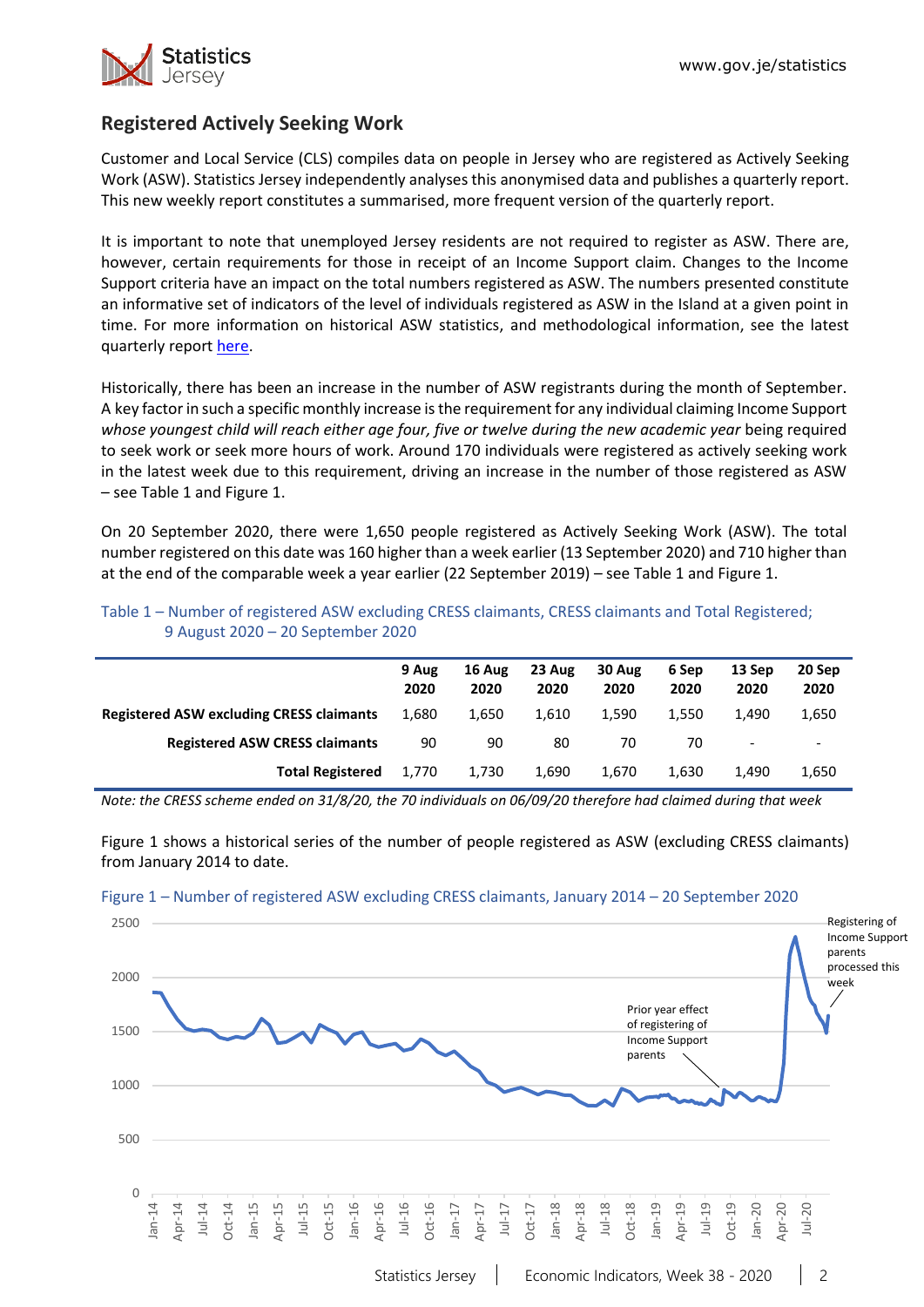

For comparability with the previous year (2019), Table 1 shows separately the number of individuals registered as ASW excluding CRESS claimants and the number of claimants of the new CRESS benefit. The latter may be claimed by individuals who have been working in Jersey for less than five years and, therefore, would not previously have been required to register as ASW.

# **Registered ASW by age and sex**

On 20 September 2020, more females (940 individuals) than males (710 individuals) were registered as ASW. Figure 2 shows the breakdown by sex and age group:





On 20 September 2020, 13% of people registered as ASW were under 25 years of age (220 individuals); 6% of the total were teenagers, aged 16-19 years (100 individuals).

# **Registered ASW duration**

Of all individuals registered as ASW on 20 September 2020, around a third (31%) had been registered for three months or less. More than a sixth (18%) of all individuals registered as ASW had been registered for less than one month, corresponding to 300 individuals.

In the week ending 20 September 2020, around 200 individuals were newly registered as actively seeking work. This latest number of new registrants was 180 higher than recorded during the previous week (week ending 13 September 2020). Around 170 of these newly registered individuals had been registered due to an annual Income Support criterion (see page 2 for more information).

<sup>4</sup> Age and sex proportions as recorded by the 2011 Jersey Census.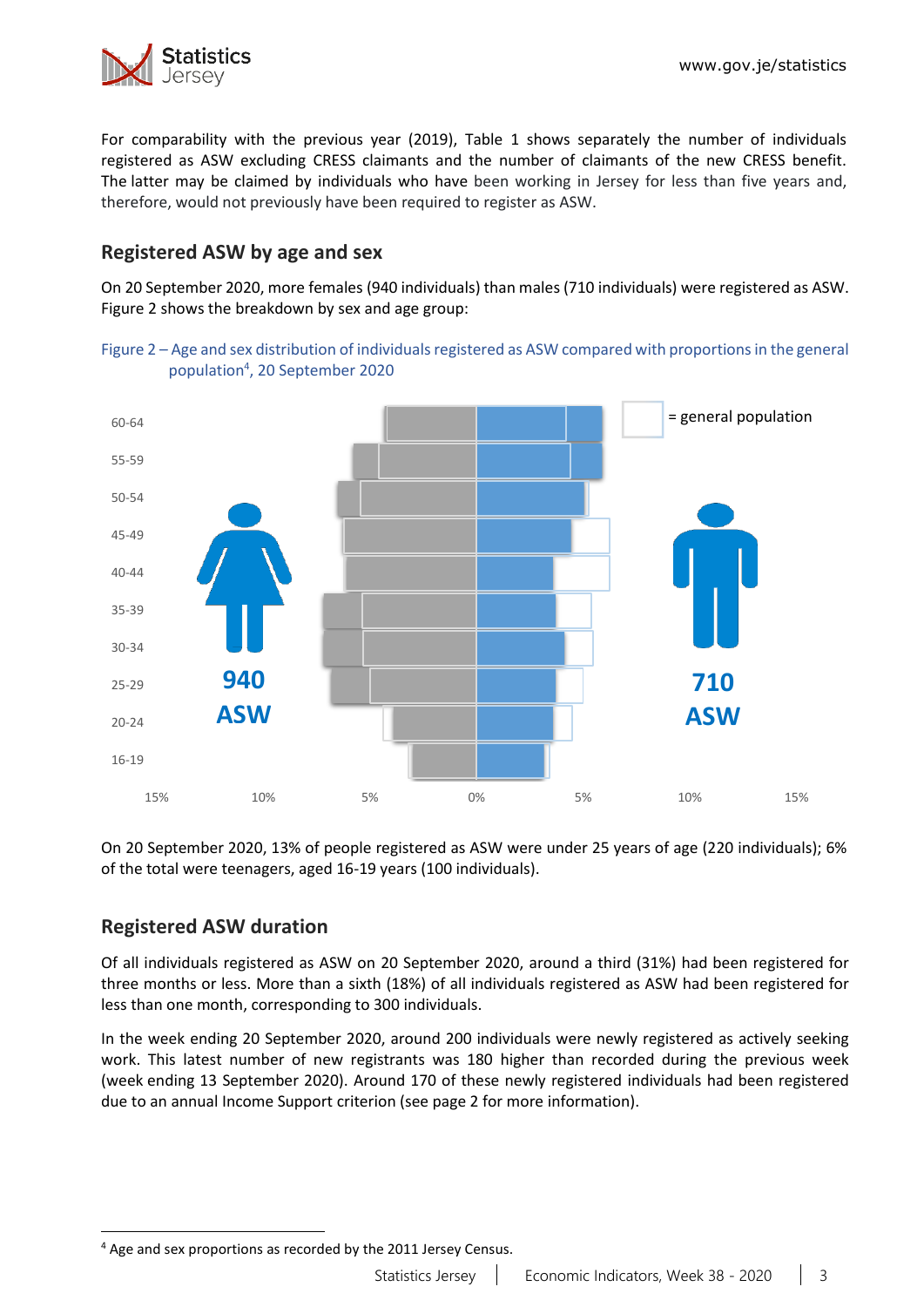

# **Industry**

Individuals working in some industries of the economy, notably the Finance sector, often seek employment through private agencies and do not register as ASW with Customer and Local Services. Such industries will, therefore, tend to be under-reported in the ASW numbers.

The last industry of employment was recorded for around nine out of ten people (92%) registered as ASW. On 20 September 2020:

- 20% were previously employed in 'Miscellaneous professional & domestic services' an increase of 1 percentage point (pp) compared to 31 March 2020
- 18% were previously employed in 'Retail and Wholesale, Motor repairs and sales ' a decrease of 2 pp compared to 31 March 2020
- 15% were previously employed in 'Banking, Miscellaneous Insurance, Finance and Business' essentially the same as on 31 March 2020
- 15% were previously employed in 'Hotel, restaurants, pubs and clubs' an increase of 1 pp compared to 31 March 2020
- 8% were previously employed in 'Construction and allied trades, mining and quarrying' essentially the same as on 31 March 2020

# **Income Support**

Income Support is a single, means-tested benefit available to individuals who have a low household income, pass the Income Support residence test and are working; looking for work or exempt from looking for work. This benefit provides financial support towards the costs of housing, living, health needs and child care. Since individuals claim on a household basis, multiple individuals may be supported by a single claim.

On 20 September 2020 there were 6,210 active Income Support claims. These claims supported 7,940 adults and 3,180 children. Compared with a week earlier (13 September 2020), the latest number of claims was 50 lower, the number of adults supported was 100 lower and the total number of children supported was essentially unchanged – see Table 2.

|                                     | 9 Aug<br>2020 | 16 Aug<br>2020 | 23 Aug<br>2020 | 30 Aug<br>2020 | 6 Sep<br>2020 | 13 Sep<br>2020 | 20 Sep<br>2020 |
|-------------------------------------|---------------|----------------|----------------|----------------|---------------|----------------|----------------|
| <b>Active Income Support Claims</b> | 6,310         | 6,290          | 6,290          | 6.260          | 6,250         | 6.260          | 6,210          |
| <b>Adults</b>                       | 8,130         | 8,100          | 8.100          | 8.050          | 8.040         | 8.040          | 7,940          |
| Children                            | 3,200         | 3,190          | 3,200          | 3,190          | 3,180         | 3,180          | 3,180          |

Table 2 – Active Income Support Claims, adults and children supported; 9 August 2020 – 20 September 2020

Compared with the closest available date a year earlier (30 September 2019), the latest number of claims was 630 higher, the number of adults supported was 880 higher and the total number of children supported was 130 higher – see Table 3.

Table 3 – Active Income Support Claims, adults and children supported; 31 March 2019 – 30 September 2019

|                                     | 31 Mar<br>2019 | 30 Apr<br>2019 | 31 May<br>2019 | 30 June<br>2019 | 31 July<br>2019 | 31 Aug<br>2019 | 30 Sep<br>2019 |
|-------------------------------------|----------------|----------------|----------------|-----------------|-----------------|----------------|----------------|
| <b>Active Income Support Claims</b> | 5,600          | 5,630          | 5,610          | 5,640           | 5,620           | 5,600          | 5,580          |
| <b>Adults</b>                       | 7,060          | 7,070          | 7,060          | 7,080           | 7,170           | 7,120          | 7,060          |
| Children                            | 3,110          | 3,140          | 3,180          | 3,220           | 3,060           | 3,070          | 3,050          |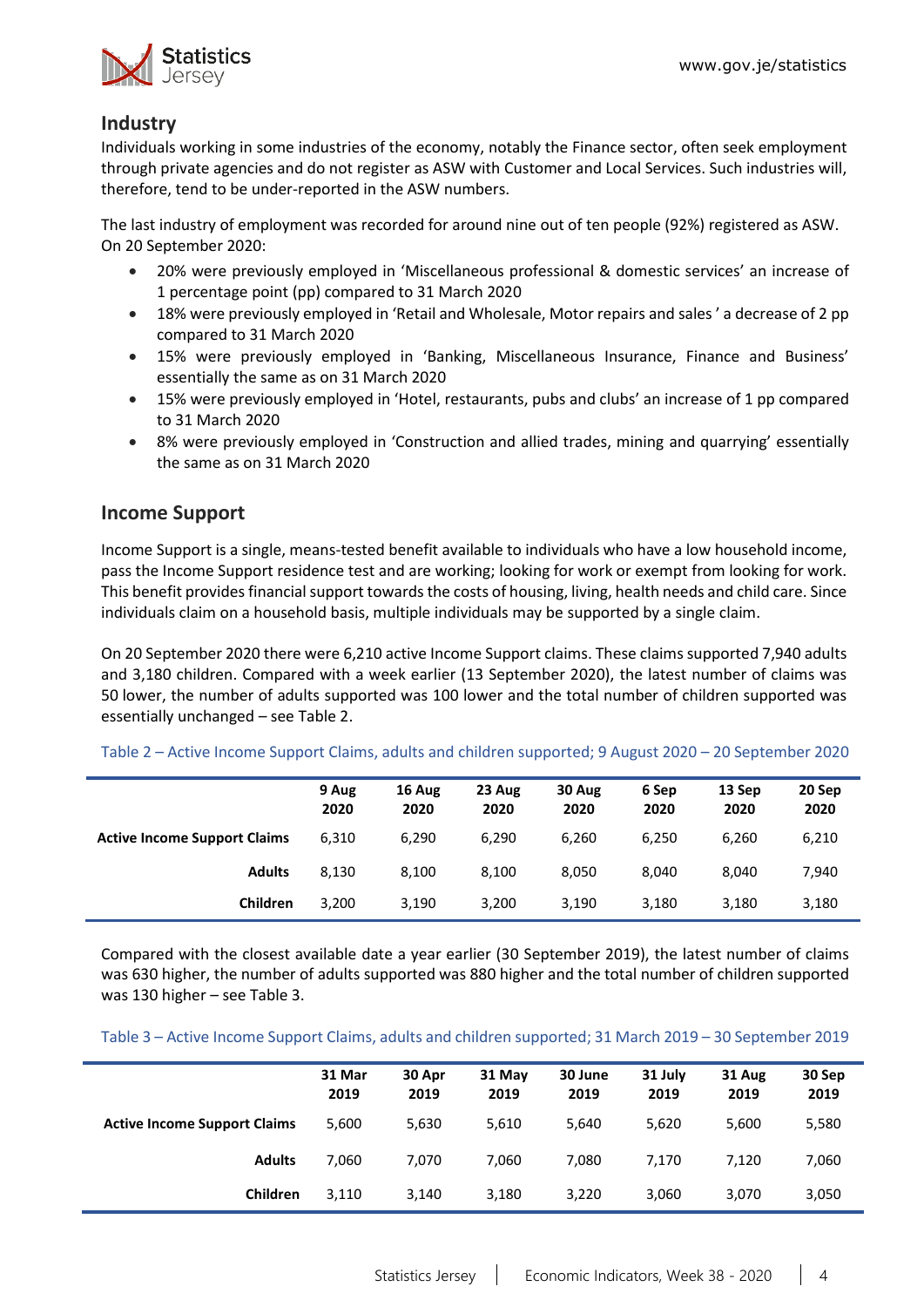



### Figure 3 – Active Income Support Claims; 31 January 2016 – 20 September 2020

# **Business Disruption Loan Guarantee Scheme**

The Business Disruption Loan Guarantee Scheme provides government backed lending (loans provided by major banks that are guaranteed by government) to local businesses which have been impacted by Covid-19 related measures. The key features of the Scheme can be found in the [Notes.](#page-11-0) Some applicants to the Scheme may have been eligible for loans outside of this government Scheme and as such will not appear in these figures.

For loans under this Scheme that have been completed **and reported** to Government by 18 September 2020:

- around 55 loans<sup>5</sup> had been approved by lenders in Jersey
- the total amount<sup>6</sup> of loans approved was £3,176,700, unchanged from the previous week
- the amount of these loans which have been drawn down increased by £18,000 from the previous week, a total of £3,071,700

# **Coronavirus Government Co-Funded Payroll Scheme**

The Government Co-Funded Payroll Scheme consists of three Phases, each with different qualifying criteria. Qualifying criteria has at times been changed during Phase Two of the scheme, which may affect the number of claims. Those businesses meeting the qualifying criteria set by the Government receive payments towards employees' wages. More information on this Scheme can be found o[n gov.je.](https://www.gov.je/health/coronavirus/businessandemployment/pages/governmentsupportforbusinesses.aspx)

Phase One of the Scheme closed after the week ending 10 May 2020. Table 4 shows the number of businesses and employees receiving assistance, and the total amount paid, under Phase One.

<sup>5</sup> Rounded to the nearest 5.

<sup>6</sup> Rounded to the nearest £100.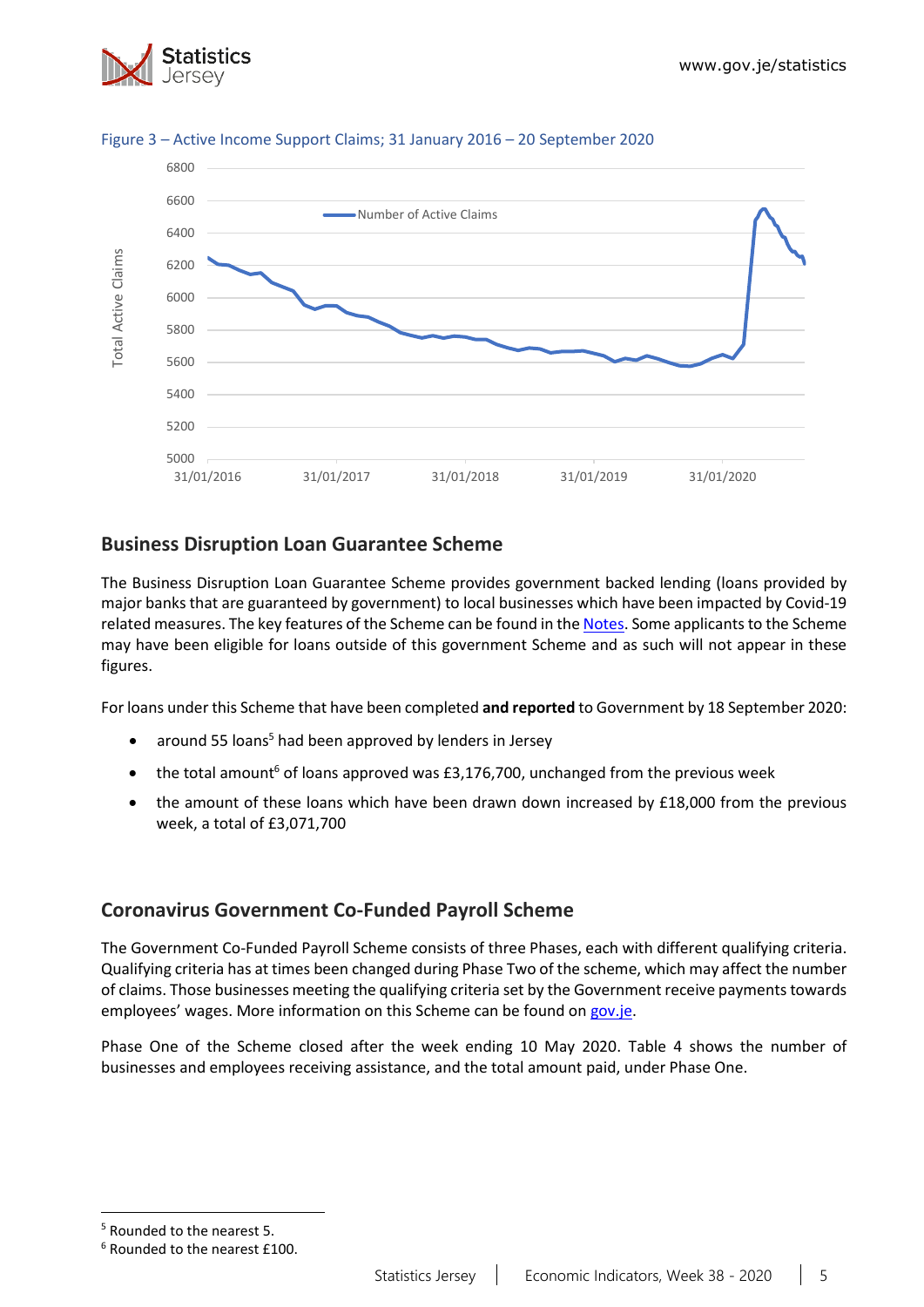#### Table 4 – Coronavirus Government Co-Funded Payroll Scheme Phase One; 19 April 2020 – 7 June 2020<sup>7</sup>

|                                        | 19 Apr<br>2020 | 26 Apr<br>2020 | 3 May<br>2020 | 10 May<br>2020 | 24 May<br>2020 | 31 May<br>2020 | 7 June<br>2020 | <b>Cumulative</b><br><b>Total</b> |
|----------------------------------------|----------------|----------------|---------------|----------------|----------------|----------------|----------------|-----------------------------------|
| <b>Total Business</b><br><b>Claims</b> | 80             | 90             | 100           | 20             | <5             | 10             | $<$ 5          | 900                               |
| <b>Total Jobs</b><br>Supported         | 380            | 540            | 780           | 110            | $<$ 5          | 110            | 10             | 6,900                             |
| <b>Total Amount Paid</b>               | £103.140       | £147,900       | £238.390      | £24.370        | £670           | £35.540        | £3.770         | £2,012,340                        |

The week ending 12 April 2020 (not shown in the above table) was the first week in which businesses could submit a claim to the Scheme; hence, a large proportion of the total number of claims under Phase One occurred in that week. A number of applications have been processed under Phase One after this Phase of the Scheme closed on 10 May 2020; Table 4 has been updated to include these additional processed claims.

As businesses that have claimed for multiple months 2020 will have claimed more than once, Tables 5 to 9 below show figures separately, based on the month for which the claim was being made. Cumulatively, over £77.1 million had been paid out for a total 13,340 claimsfrom April, May, June, July and August (see footnote 3).

At any time, businesses may withdraw any previous claims and return payments to government. Historic weeks may be revised to remove any such claims.

Table 5 shows the number of businesses and employees receiving assistance, and the total amount paid, under Phase Two of the Scheme for claims made for April. The weeks ending 10, 17, 24 and 31 May 2020 and 7, 14, 21 and 28 June 2020 (not shown in the table below) were the first eight weeks in which claims for April were processed.

|                              | 5 July<br>2020 | 12 July<br>2020 | 19 July<br>2020 | 26 July<br>2020 | 2 Aug<br>2020 | 16 Aug<br>2020 | <b>April Claims</b><br><b>Total</b> |
|------------------------------|----------------|-----------------|-----------------|-----------------|---------------|----------------|-------------------------------------|
| <b>Total Business Claims</b> | 30             | 10              | $<$ 5           | $<$ 5           | $<$ 5         | <5             | 3,470                               |
| <b>Total Jobs Supported</b>  | 30             | 10              | $<$ 5           | $<$ 5           | $<$ 5         | <5             | 16,390                              |
| Total Amount Paid, £         | 33.240         | 9,030           | 1,200           | 2,000           | 4.480         | 1,600          | 21,302,750                          |

### Table 5 – Coronavirus Government Co-Funded Payroll Scheme Phase Two, claims for April 2020 5 July 2020 – 16 August 2020<sup>7</sup>

*Note: there were no claims processed in the week ending 09/08/2020 and weeks after the 16/8/20*

Table 6 shows the number of businesses and employees receiving assistance, and the total amount paid, under Phase Two of the Scheme for claims made for May. The weeks ending 7, 14, 21 and 28 June 2020 (not shown in the table below) were the first four weeks in which claims for May were processed.

#### Table 6 – Coronavirus Government Co-Funded Payroll Scheme Phase Two; claims for May 2020 5 July 2020 – 9 August 2020<sup>7</sup>

|                              | 5 July<br>2020 | 12 July<br>2020 | 19 July<br>2020 | 26 July<br>2020 | 2 Aug<br>2020 | 9 Aug<br>2020 | <b>May Claims</b><br><b>Total</b> |
|------------------------------|----------------|-----------------|-----------------|-----------------|---------------|---------------|-----------------------------------|
| <b>Total Business Claims</b> | 210            | 20              | $<$ 5           | $<$ 5           | <5            | $<$ 5         | 3,280                             |
| <b>Total Jobs Supported</b>  | 660            | 30              | $<$ 5           | 20              | <5            | 10            | 14,780                            |
| <b>Total Amount Paid, £</b>  | 761.180        | 28.930          | 4.150           | 21.720          | 400           | 5.930         | 19,426,910                        |

*Note: there were no claims processed after the week ending 9/08/2020.*

<sup>7</sup> Weekly information may be revised in the following week. This is due to a small number of payments being returned to Government, usually due to incorrect banking details, after the statistics for the week have been compiled. Such returned payments may be paid again in future weeks.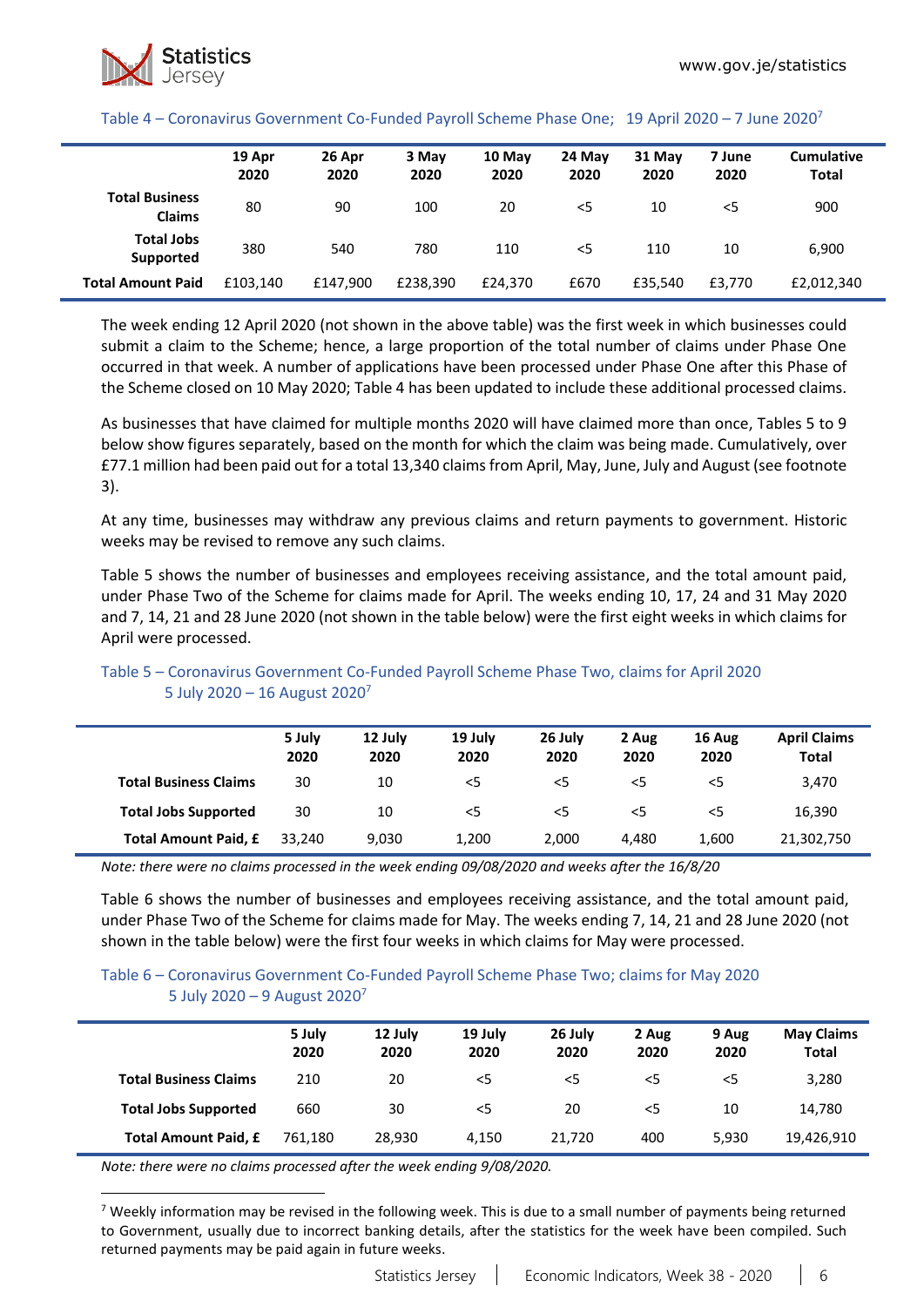

Table 7 shows the number of businesses and employees receiving assistance, and the total amount paid, under Phase Two of the Scheme for claims made for June. The weeks ending 5, 12 and 19 July 2020 (not shown in the table below) were the first three weeks in which claims for May were processed.

### Table 7 – Coronavirus Government Co-Funded Payroll Scheme Phase Two; claims for June 2020 26 July 2020 – 6 September 2020<sup>7</sup>

|                              | 26 July<br>2020 | 2 Aug<br>2020 | 9 Aug<br>2020 | 16 Aug<br>2020 | 23 Aug<br>2020 | 30 Aug<br>2020 | 6 Sep<br>2020 | <b>June Claims</b><br>Total |
|------------------------------|-----------------|---------------|---------------|----------------|----------------|----------------|---------------|-----------------------------|
| <b>Total Business Claims</b> | 180             | 160           | 70            | 10             | $<$ 5          | $<$ 5          | $<$ 5         | 2,800                       |
| <b>Total Jobs Supported</b>  | 930             | 740           | 250           | 20             | 40             | $<$ 5          | 60            | 12.400                      |
| Total Amount Paid, £         | 1.210.860       | 941.250       | 311.550       | 22.650         | 54.260         | 4.730          | 87.810        | 16,289,770                  |

*Note: there were no claims processed after the week ending 6/09/2020*

Table 8 shows the number of businesses and employees receiving assistance, and the total amount paid, under Phase Two of the Scheme for claims made for July. The week ending 9 August 2020 (not shown in the table below) were the first week in which claims for May were processed.

### Table 8 – Coronavirus Government Co-Funded Payroll Scheme Phase Two; claims for July 2020 16 August 2020 – 20 September 2020<sup>7</sup>

|                                | 16 Aug<br>2020 | 23 Aug<br>2020 | 30 Aug<br>2020 | 6 Sep<br>2020 | 13 Sep<br>2020 | 20 Sep<br>2020 | <b>July Claims</b><br><b>Total</b> |
|--------------------------------|----------------|----------------|----------------|---------------|----------------|----------------|------------------------------------|
| <b>Total Business Claims</b>   | 410            | 200            | 150            | 110           | 10             | $<$ 5          | 2,180                              |
| <b>Total Jobs Supported</b>    | 1,840          | 790            | 660            | 420           | 40             | 20             | 8.920                              |
| Total Amount Paid, £ 2,459,190 |                | 1,023,860      | 875,230        | 567,820       | 56,080         | 31,440         | 11,750,280                         |

Table 9 shows the number of businesses and employees receiving assistance, and the total amount paid, under Phase Two of the Scheme for claims made for August.

#### Table 9 – Coronavirus Government Co-Funded Payroll Scheme Phase Two; claims for August 2020 6 September 2020 – 20 September 2020<sup>7</sup>

|                              | 6 Sep<br>2020 | 13 Sep<br>2020 | 20 Sep<br>2020 | August<br><b>Claims Total</b> |
|------------------------------|---------------|----------------|----------------|-------------------------------|
| <b>Total Business Claims</b> | 880           | 530            | 200            | 1,600                         |
| <b>Total Jobs Supported</b>  | 2,930         | 2,270          | 1,150          | 6,350                         |
| <b>Total Amount Paid, £</b>  | 3,966,150     | 2,918,270      | 1,492,380      | 8,376,800                     |

# **COVID-Related Emergency Support Scheme**

The COVID Related Emergency Support Scheme (CRESS) supported people who had been working in Jersey for less than five years and who had lost their full-time employment income due to the coronavirus (COVID-19) pandemic. The Scheme ran from 1 April 2020 to 31 August 2020. The number of claims and individuals supported through this Scheme are shown in Appendix B.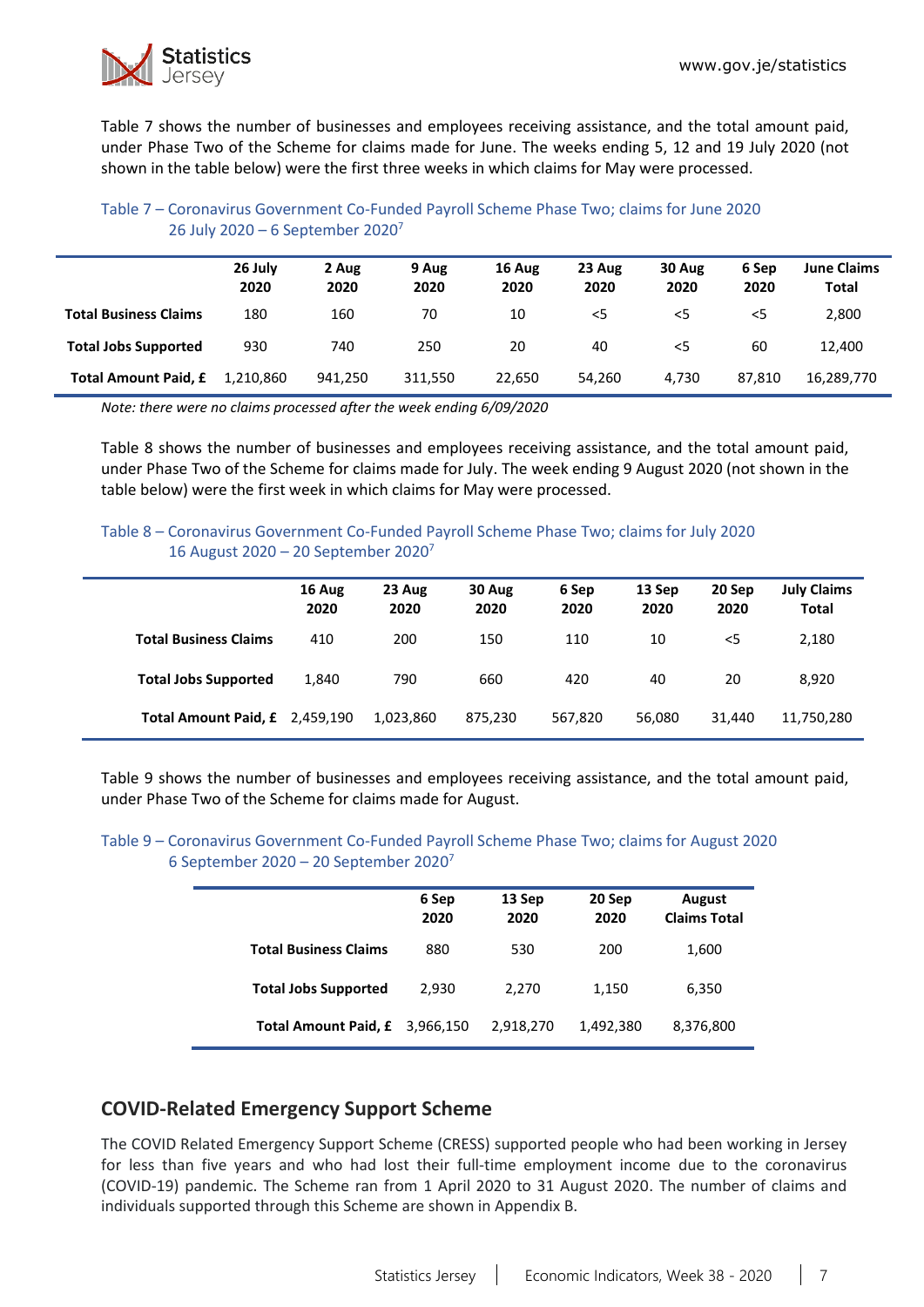

# **Royal Court housing activity**

Royal Court transactions represent essentially all of the residential house sales and around 30% of residential flat sales in Jersey. Nearly three-quarters (74%) of the residential properties sold in Q1 2020 which were eligible to be included in the Jersey House Price Index (HPI) were transacted in the Royal Court.

After 37 Royal Court sittings in 2020 there have been 649 properties sold which are eligible to be included in the Jersey House Price Index. This total is 72 lower than that after the first 37 Royal Court sittings in 2019.

Table 10 shows the turnover and total value of residential properties transacted each week in the Royal Court, applying two sets of definition of property: those included in the quarterly House Price Index (HPI); and an extended set which includes the following additional property types: 1-bedroom and 5- or more bedroom houses; 3- or more bedroom flats; bedsits; and designated first time buyer, age restricted and housing gateway properties. Comparable data for the similar time period in 2019 is shown in Table 11.

|      |            |          | <b>HPI definitions</b> |          | Extended definition |
|------|------------|----------|------------------------|----------|---------------------|
| Week | Date       | Turnover | <b>Total Value</b>     | Turnover | <b>Total Value</b>  |
| 31   | 07/08/2020 | 28       | 18,224,000             | 39       | 27,009,000          |
| 32   | 14/08/2020 | 14       | 7,953,000              | 15       | 8,353,000           |
| 33   | 21/08/2020 | 32       | 20,821,000             | 41       | 31,895,000          |
| 34   | 28/08/2020 | 30       | 19,767,000             | 38       | 31,348,000          |
| 35   | 04/09/2020 | 20       | 12,987,500             | 23       | 15,976,500          |
| 36   | 11/09/2020 | 24       | 16,619,500             | 30       | 22,733,500          |
| 37   | 18/09/2020 | 38       | 25,843,500             | 44       | 30,298,000          |

### Table 10 – Royal Court Housing Activity 2020<sup>8</sup>

*Note: 10/04/2020 was Good Friday and as such there was no Royal Court sitting. 08/05/2020 was a Bank Holiday; the Royal Court sitting was held on 07/05/2020*

#### Table 11 – Royal Court Housing Activity 2019

|      |            |          | <b>HPI Definitions</b> |          | Extended definition |
|------|------------|----------|------------------------|----------|---------------------|
| Week | Date       | Turnover | <b>Total Value</b>     | Turnover | <b>Total Value</b>  |
| 31   | 09/08/2019 | 21       | 13,022,000             | 23       | 14,327,000          |
| 32   | 16/08/2019 | 10       | 6,153,000              | 14       | 8,188,000           |
| 33   | 23/08/2019 | 29       | 24,539,500             | 32       | 27,974,500          |
| 34   | 30/08/2019 | 20       | 11,047,838             | 20       | 11,047,838          |
| 35   | 06/09/2019 | 19       | 11,645,550             | 21       | 12,345,550          |
| 36   | 13/09/2019 | 18       | 12,073,500             | 23       | 13,772,500          |
| 37   | 20/09/2019 | 27       | 17,178,500             | 33       | 20,830,500          |

*Note: 19/04/2019 was Good Friday and as such there was no Royal Court sitting.*

Since the numbers presented in Tables 10 and 11 are broken down on a weekly basis, individual figures can be affected by specific new developments and also by seasonal effects such as Good Friday. Caution is advised, therefore, when making weekly comparisons.

R These values have been revised due to small additions to the dataset since these statistics were originally compiled

<sup>8</sup> Values provided in this section are unrounded.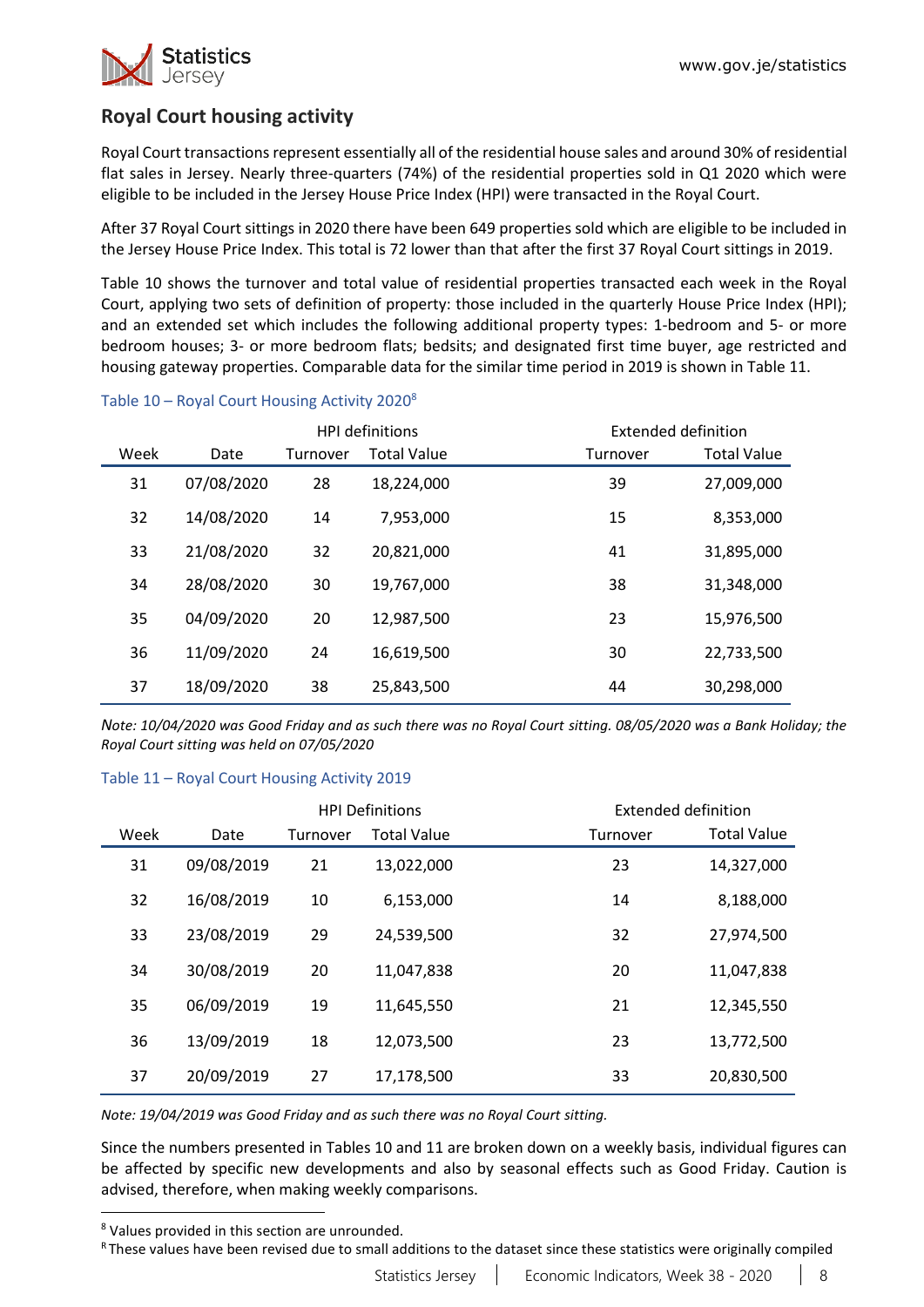

# **Road and public transport usage**

Growth, Housing and Environment (GHE) measures the level of traffic on a number of roads in the Island. Looking at change in these levels gives an insight into the effect the coronavirus pandemic and lockdown have had on Islanders' movements around Jersey. As lockdown measures are potentially eased, and sectors of the economy reopen, these numbers will provide an insight into if, and how quickly, the Island returns to previous levels of movement.

Table 12 shows that the weekly total number of vehicles passing through the tunnel was essentially unchanged compared with the previous week.

| Week                  | 31                       | 32                       | 33                       | 34                       | 35             | 36                                                   | 37                       | 38                       |
|-----------------------|--------------------------|--------------------------|--------------------------|--------------------------|----------------|------------------------------------------------------|--------------------------|--------------------------|
|                       | 2 Aug<br>2020            | 9 Aug<br>2020            | 16 Aug<br>2020           | 23 Aug<br>2020           | 30 Aug<br>2020 | 6 Sep<br>2020                                        | 13 Sep<br>2020           | 20 Sep<br>2020           |
| <b>Total vehicles</b> | 181,710                  | 180,980                  | 179,710                  | 180.130                  | 179,380        | 172.770                                              | 179.030                  | 179,540                  |
| Impactful<br>events   | $\overline{\phantom{a}}$ | $\overline{\phantom{0}}$ | $\overline{\phantom{0}}$ | $\overline{\phantom{a}}$ | -              | <b>Bank Holiday</b><br>Monday; and<br>schools return | $\overline{\phantom{a}}$ | $\overline{\phantom{a}}$ |

Table 12 – Weekly number of vehicles passing through the tunnel; weeks ending 2 August 2020 – 20 September 2020

Figure 4 shows the weekly total number of vehicles passing through the tunnel in 2020 and for comparable weeks in 2019. Note that in 2019: the Battle of Flowers took place in week 32, week 35 contained a bank holiday Monday and schools returned in week 36.





The number of vehicles passing through the tunnel in week 38 of 2020 was essentially at the same level (0.2% lower) than in the comparable week of 2019.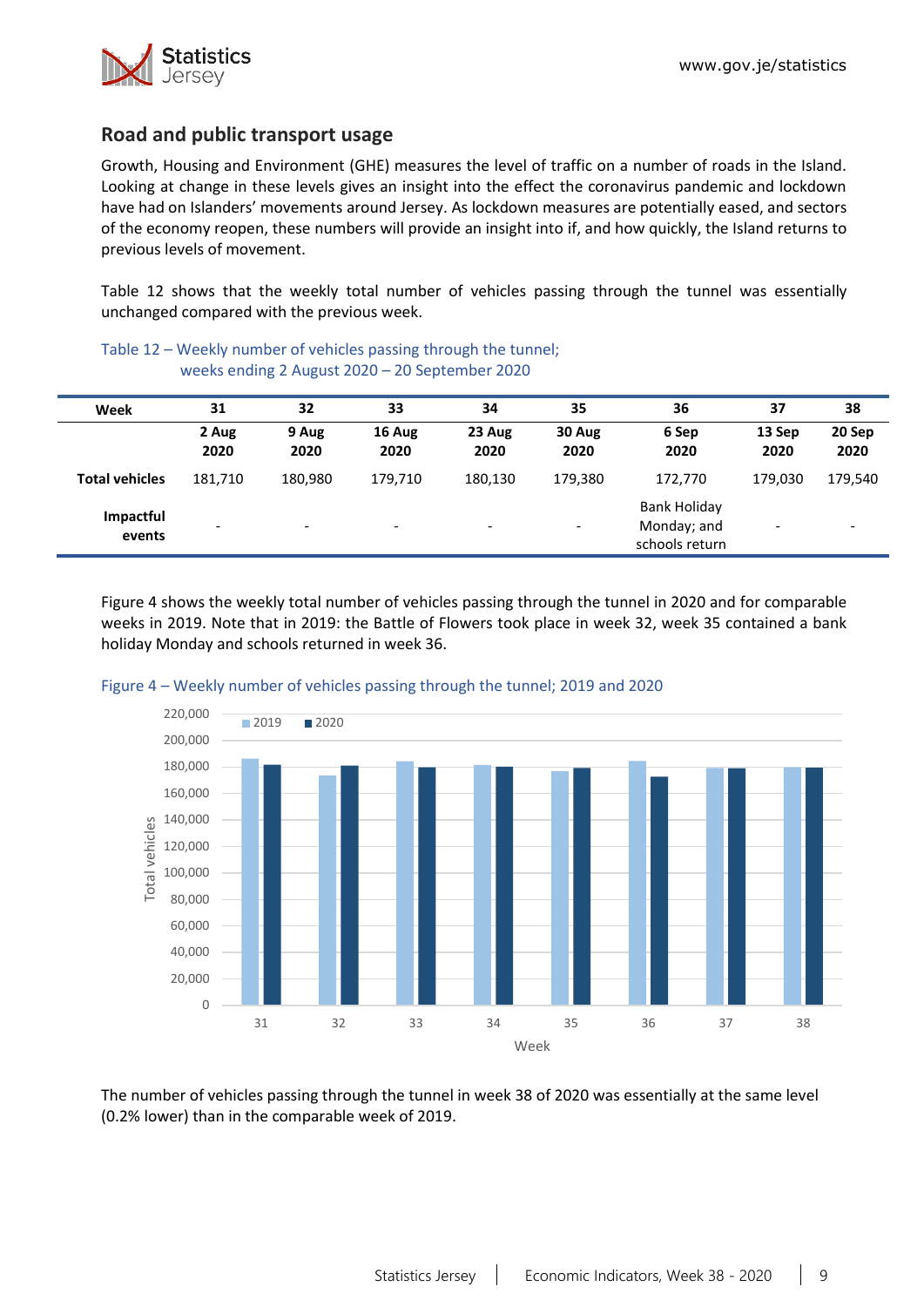

GHE receives information on the usage of public transport in Jersey. In order to provide an insight into travel within the Island, the total weekly number of bus passengers in 2020 are shown in Table 13. It should be noted that there may have been different numbers of bus journeys timetabled in each week due to Public Holidays and lockdown measures.

It should also be noted that these numbers may be revised slightly in the future due to occasional late reporting. Therefore, the figures shown in Table 13 should be treated as provisional.

| Table 13 - Total weekly bus passengers; weeks ending 2 August 2020 - 20 September 2020 |
|----------------------------------------------------------------------------------------|
|                                                                                        |

| Week                | 31            | 32            | 33             | 34             | 35             | 36            | 37             | 38             |
|---------------------|---------------|---------------|----------------|----------------|----------------|---------------|----------------|----------------|
|                     | 2 Aug<br>2020 | 9 Aug<br>2020 | 16 Aug<br>2020 | 23 Aug<br>2020 | 30 Aug<br>2020 | 6 Sep<br>2020 | 13 Sep<br>2020 | 20 Sep<br>2020 |
| Total<br>passengers | 39,900        | 44.430        | 43.520         | 45.310         | 46.640         | 47.230        | 59,200         | 59,410         |

The total number of bus passengers in the week ending 20 September 2020 was essentially unchanged compared with the previous week and 50% lower than in the comparable week of 2019 (22 September 2019).

Figure 5 shows the weekly total number of bus passengers in 2020 and the comparable weeks in 2019.



#### Figure 5 – Total weekly bus passengers; 2019 and 2020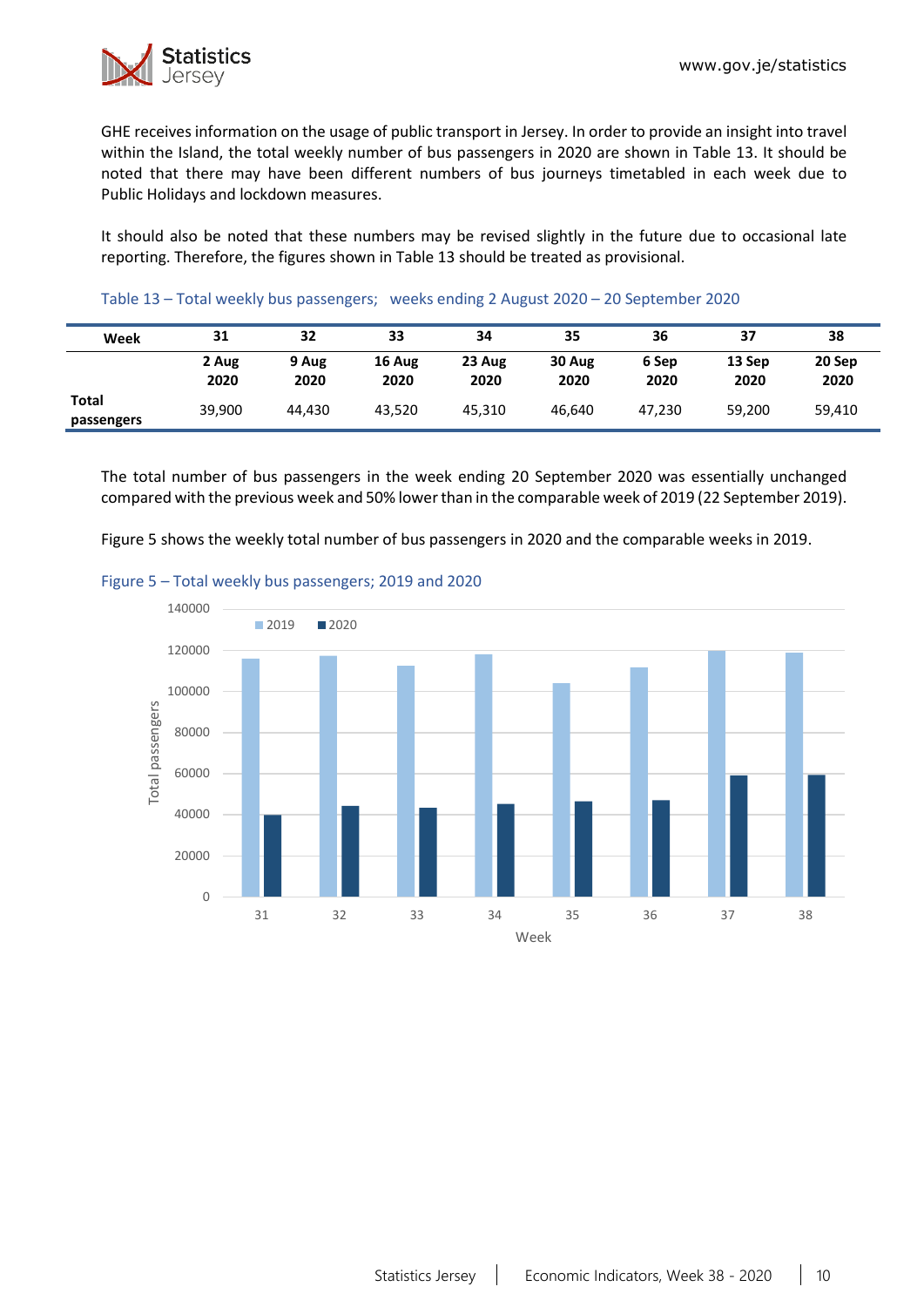

## **Notes**

#### 1. Data Sources

Customer and Local Services (CLS) are the principal data source for the following sections: Registered Actively Seeking Work (ASW), Income Support, Coronavirus Government Co-Funded Payroll Scheme, COVID-Related Emergency Support Scheme.

The Public Registry online "PRIDE" database is the principal data source for Royal Court housing activity. This data is supplemented by information on the type and size of each property sourced from estate agent advertisement brochures and planning documents, as well as information provided by the Island's Parishes and Customer and Local Services.

Treasury and Exchequer are the principal data source for the Business Disruption Loan Guarantee Scheme.

Growth, Housing and Environment are the principal data source for road and public transport usage.

## 2. Registered Actively Seeking Work

The number of people registered as ASW includes all people who are registered with Back to Work. The ASW total will also include individuals who are working fewer than the 35 hours per week required under the terms of Income Support; such individuals will simultaneously be working and registered as Actively Seeking Work. Individuals who are ASW and claiming via CRESS are given separately for comparability, as before this scheme there would have been no obligation for these individuals to register.

When placing the figures contained in this report in a longer-term historical context it should be recognised that there have been significant changes in the criteria relating to registered ASW in Jersey in recent years. In particular, the introduction of Income Support in 2008 led to greater numbers of individuals who were actively seeking work being included in the registered figures.

People who are registered as Actively Seeking Work receive the support of Back to Work, including targeted support specifically for young people aged 16-24 years, those who are long term unemployed or those who have other barriers to employment. There is also industry-specific support as well for those who are closer to employment.

In addition to the above, some individuals registered as ASW will be assisted by the Jersey Employment Trust (JET), a registered charity whose role is to assist people with a disability to prepare, find and maintain employment.

As well as the development and expansion of the above schemes, Back to Work is responsible for:

- the Employment Incentive
- a dedicated Back to Work Recruitment team
- industry and employer specific initiatives

The aim of Back to Work is to increase access to job opportunities for locally qualified people who are registered as Actively Seeking Work by supporting jobseekers and building a partnership with employers to provide sustainable job opportunities.

All figures presented in this report, are based on the non-seasonally adjusted measures.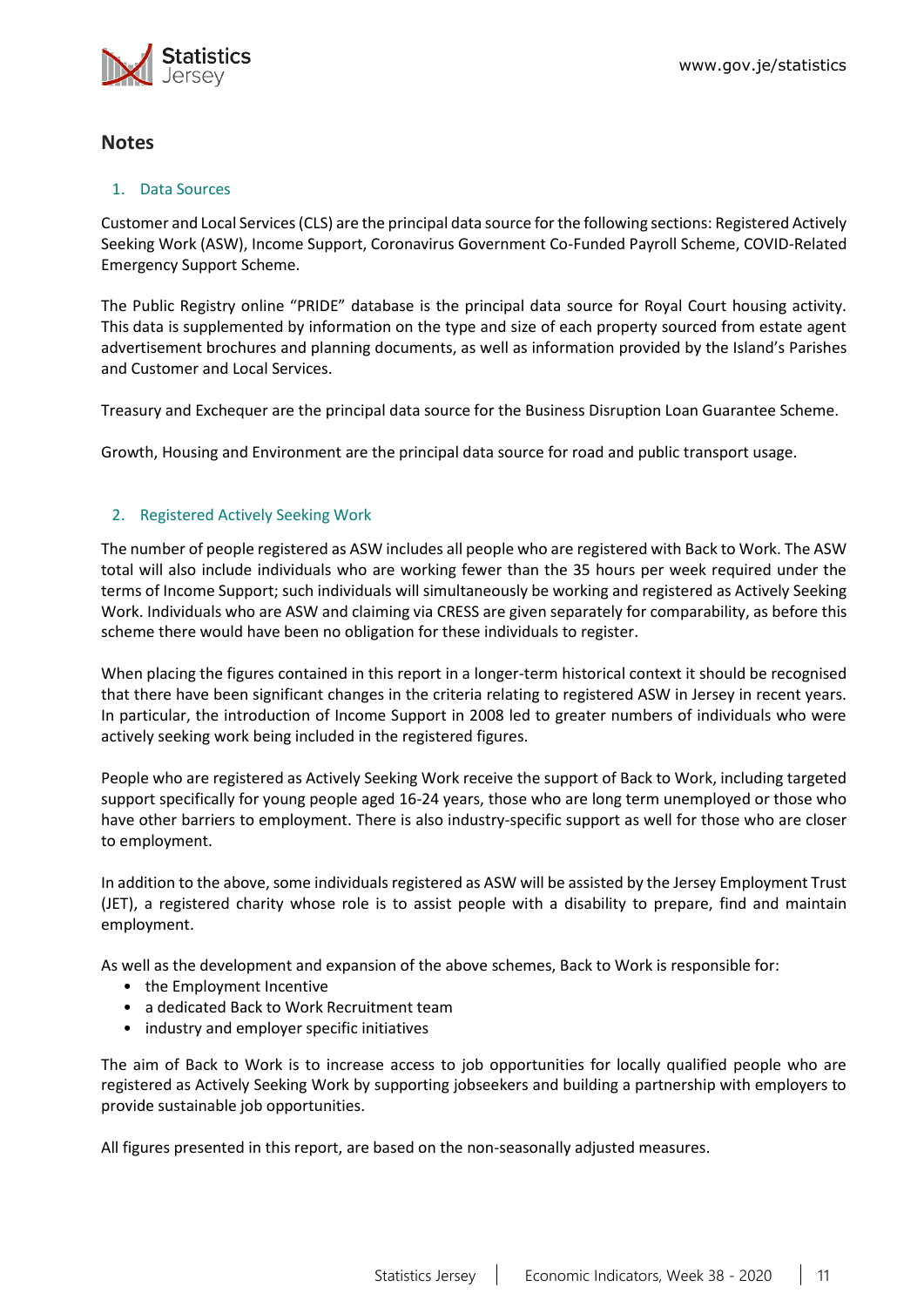

- <span id="page-11-0"></span>3. Key features of the Business Disruption Loan Guarantee Scheme
- the Government of Jersey underwrites 80% of lending under the Scheme up to the value of £50 million
- credit is only extended to businesses which are considered viable were it not for Covid-19 related disruption, in line with a prescribed questionnaire and the bank's own judgement
- applications for finance must be to support a business's working capital and will not involve extensions to existing facilities, re-financing or asset financing
- the Scheme is open to all local businesses. Credit extended under the Scheme will be between £5,000 and £500,000 per business. The term of any credit facility under the Scheme must be no more than 6 years, with a maximum of 3 years for overdrafts
- if the lending is below £250,000 it can be unsecured. If the lending is above £250,000, the bank will establish a lack, or absence, of sufficient security prior to an applicant using the Scheme
- the maximum interest rate a bank can charge under the Scheme is 4.5% above the Bank of England base rate (currently 0.1%)
- the Scheme originally excluded businesses in certain sectors and all businesses with a turnover greater than £10 million. These restrictions have subsequently been removed, this being announced on 15 May 2020

*Statistics Jersey 25 September 2020*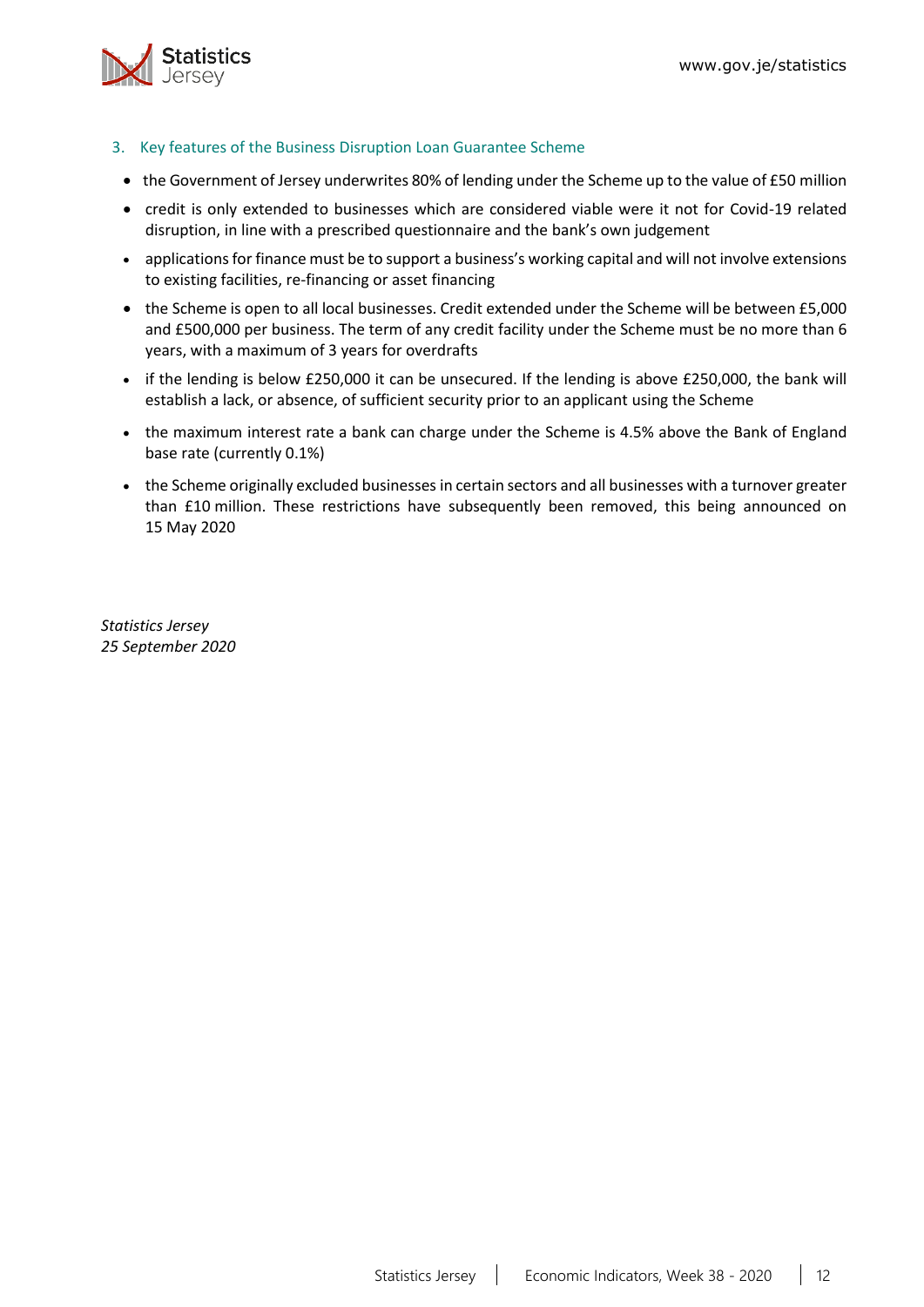

## <span id="page-12-0"></span>**Sectoral breakdown of the Co-Funded Payroll Scheme**

For Phase Two of the Government Co-funded Payroll Scheme, the total figures for a month's claims can be broken down into the sectorsin which businesses are operating. This breakdown usesthe Standard Industrial Classification (SIC2007) in order to be comparable with other Statistics Jersey publications<sup>9</sup>, in particular the [Labour Market](https://www.gov.je/Government/JerseyInFigures/EmploymentEarnings/Pages/LabourMarket.aspx) and [National Accounts \(Appendix C\).](https://www.gov.je/SiteCollectionDocuments/Government%20and%20administration/R%20GVA%20and%20GDP%202018%2020191002%20SJ.pdf)

This sectoral breakdown was originally produced for claims for April and May, it has now been updated to include claims for June. It will be possible to produce this breakdown for further months once essentially all claims for a given month have been processed. Tables A1 and A2 show the sectoral breakdowns for April and May 2020, respectively. These breakdowns are as of 26 July 2020, a small number of claims may be processed after this date for April and May. Table A3 show the sectoral breakdown for June, this breakdown is as of 23 August 2020, a small number of claims may be processed after this date for June.

## Table A1 – Government Co-Funded Payroll Scheme Phase Two by sector; claims for April 2020

| Sector                                                   | <b>Claims</b> | <b>Jobs Supported</b> | Amount Paid (£) |
|----------------------------------------------------------|---------------|-----------------------|-----------------|
| Agriculture and fishing                                  | 70            | 160                   | 219,640         |
| Construction and quarrying                               | 840           | 4,090                 | 5,894,000       |
| Education, health and other<br>services (private sector) | 800           | 2,500                 | 3,104,200       |
| Financial and legal activities                           | 70            | 130                   | 192,160         |
| Hotels, restaurants and bars                             | 430           | 3,400                 | 4,012,250       |
| Information and communication                            | 50            | 260                   | 349,230         |
| Manufacturing                                            | 90            | 450                   | 610,410         |
| Miscellaneous business activities                        | 460           | 1,890                 | 2,316,870       |
| Transport and storage                                    | 250           | 610                   | 841,230         |
| Utilities and waste                                      | 20            | 130                   | 199,860         |
| Wholesale and retail                                     | 410           | 2,770                 | 3,556,830       |
| <b>Total</b>                                             | 3,470         | 16,390                | 21,296,660      |

All values are independently rounded to the nearest 10; therefore, columns may not sum to totals.

<sup>&</sup>lt;sup>9</sup> At this point in time, it has been possible to allocate approximately 88% of total jobs and the total amount paid to the SIC2007 sectors used for other Statistics Jersey publications, corresponding to 50% of total claims. Self-identified sectors, predominantly relating to claims by sole-traders, have been used for the remainder. Self-identified sectors also use SIC2007 but may be categorised incorrectly.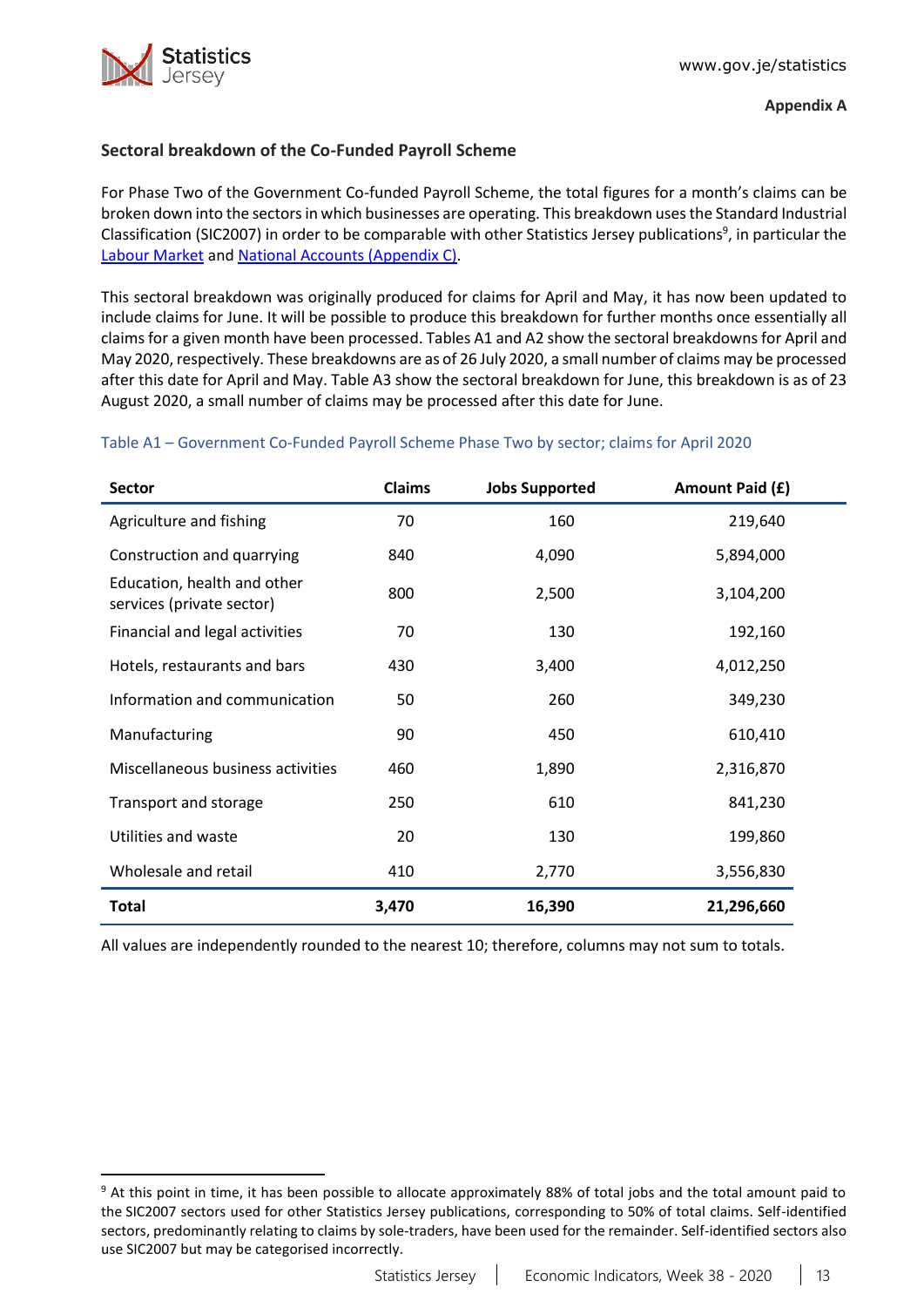

Figure A1 shows the proportion of the total amount paid that each sector has claimed under the Co-Funded Payroll Scheme for April 2020 compared with the proportion of GVA that the sector represented in 2018.





Figure A2 shows the proportion of the total jobs supported in each sector under the Co-Funded Payroll Scheme for April 2020 compared with the proportion of the Jersey labour market that the sector represented in December 2019.

## Figure A2 – Sectoral comparison of proportion of jobs claimed for in April 2020 and proportion of the labour market (December 2019)<sup>11</sup>



<sup>10</sup> [Measuring Jersey's economy: GVA and GDP 2018 report](https://www.gov.je/SiteCollectionDocuments/Government%20and%20administration/R%20GVA%20and%20GDP%202018%2020191002%20SJ.pdf)

<sup>11</sup> [Jersey's Labour market report for December 2019](https://www.gov.je/SiteCollectionDocuments/Government%20and%20administration/R%20Jersey%20Labour%20Market%20Dec%2019%2020200528%20SJ.pdf)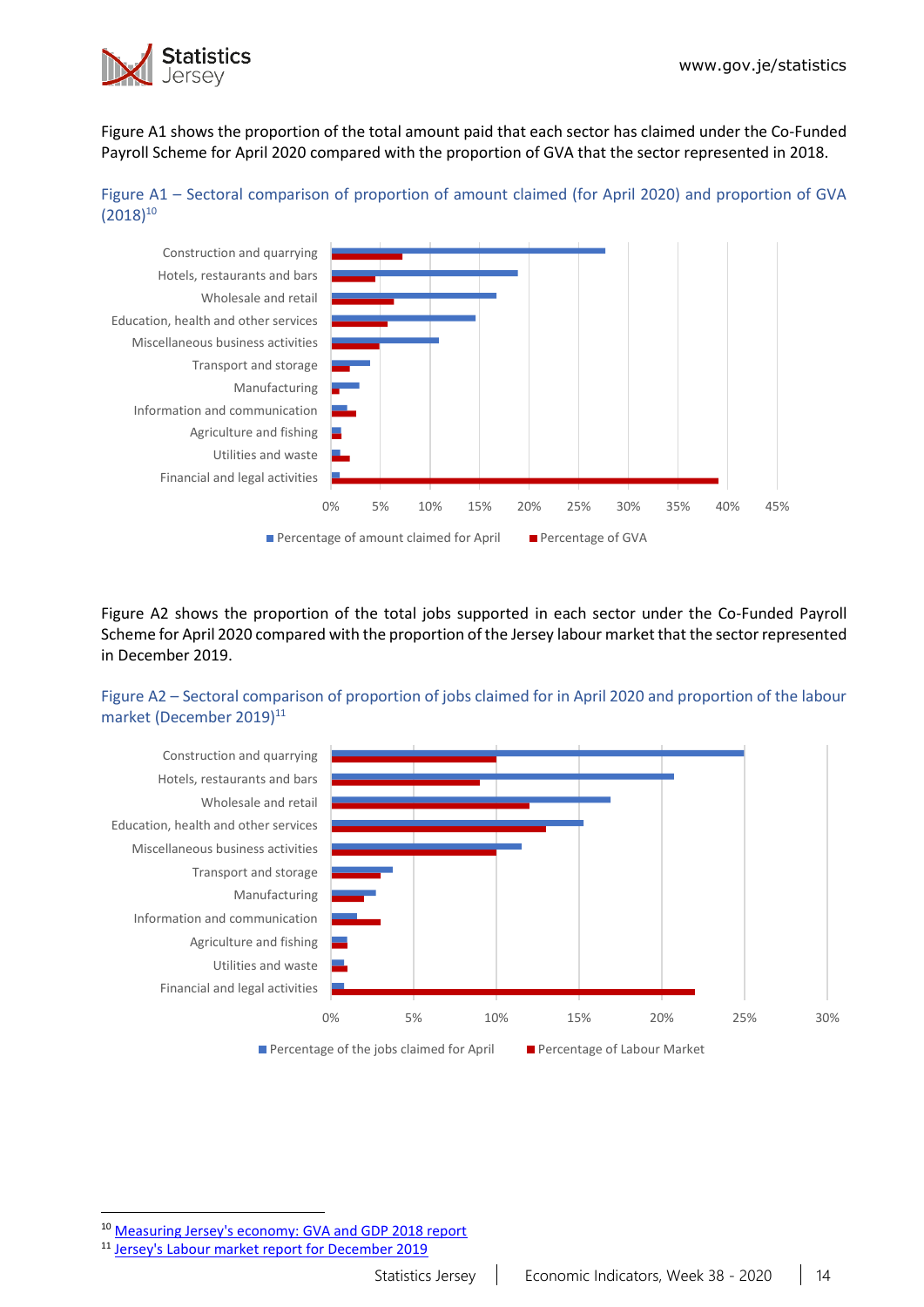

| <b>Sector</b>                                            | Claims | <b>Jobs Supported</b> | Amount Paid (£) |
|----------------------------------------------------------|--------|-----------------------|-----------------|
| Agriculture and fishing                                  | 70     | 160                   | 223,850         |
| Construction and quarrying                               | 720    | 3,310                 | 4,727,500       |
| Education, health and other<br>services (private sector) | 800    | 2,500                 | 3,155,320       |
| Financial and legal activities                           | 70     | 150                   | 216,660         |
| Hotels, restaurants and bars                             | 400    | 3,310                 | 4,065,080       |
| Information and communication                            | 50     | 250                   | 328,160         |
| Manufacturing                                            | 70     | 340                   | 460,970         |
| Miscellaneous business activities                        | 450    | 1,580                 | 2,001,990       |
| Transport and storage                                    | 260    | 600                   | 831,050         |
| Utilities and waste                                      | 10     | 70                    | 109,540         |
| Wholesale and retail                                     | 380    | 2,500                 | 3,276,880       |
| <b>Total</b>                                             | 3,280  | 14,760                | 19,397,010      |

#### Table A2 – Government Co-Funded Payroll Scheme Phase Two by sector; claims for May 2020

All values are independently rounded to the nearest 10; therefore, columns may not sum to totals.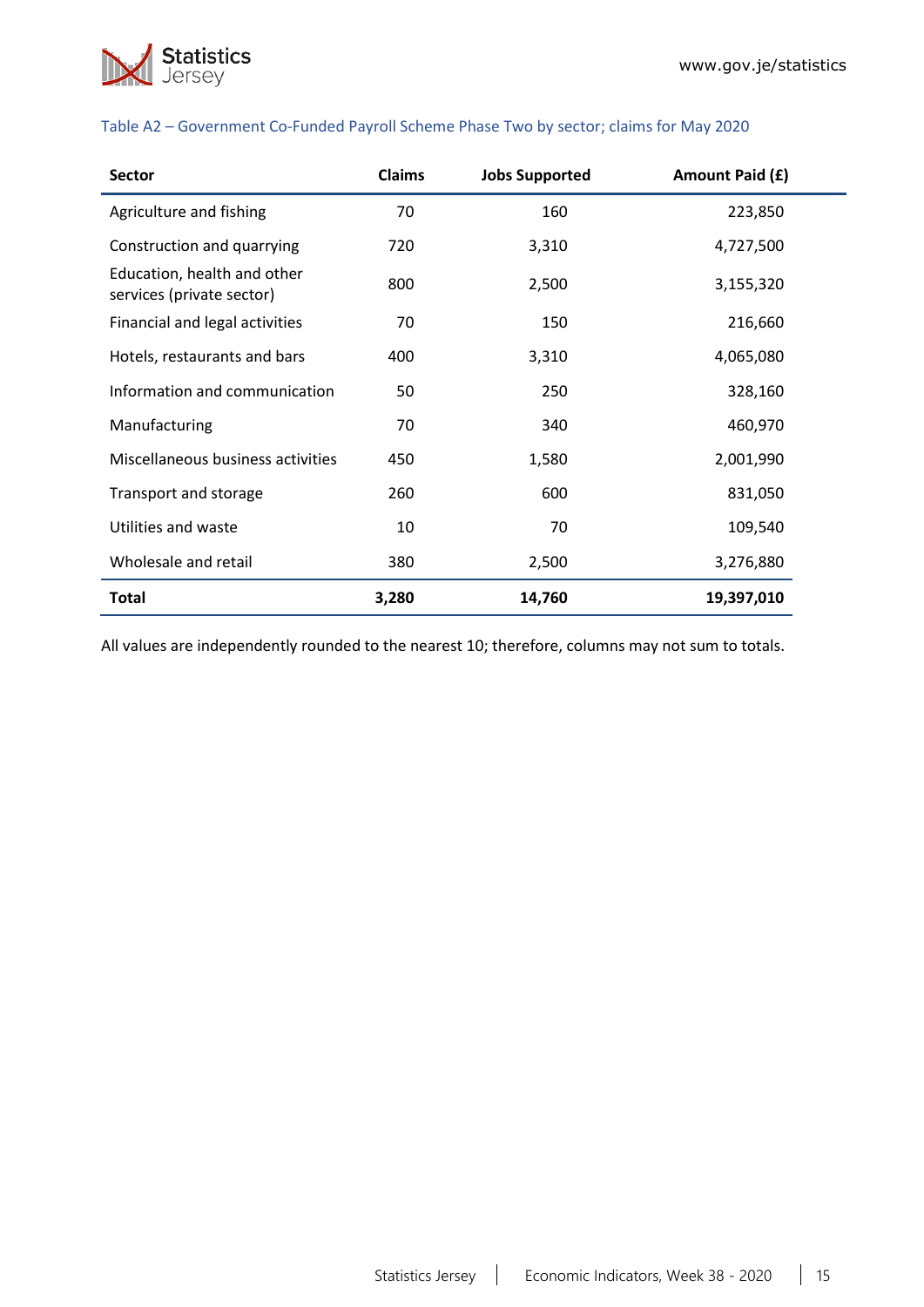

Figure A3 shows the proportion of the total amount paid that each sector has claimed under the Co-Funded Payroll Scheme for May 2020 compared with the proportion of GVA that the sector represented in 2018.





Figure A4 shows the proportion of the total jobs supported in each sector under the Co-Funded Payroll Scheme for May 2020 compared with the proportion of the Jersey labour market that the sector represented in December 2019.

## Figure A4 – Sectoral comparison of proportion of jobs claimed for in May 2020 and proportion of the labour market (December 2019)<sup>11</sup>

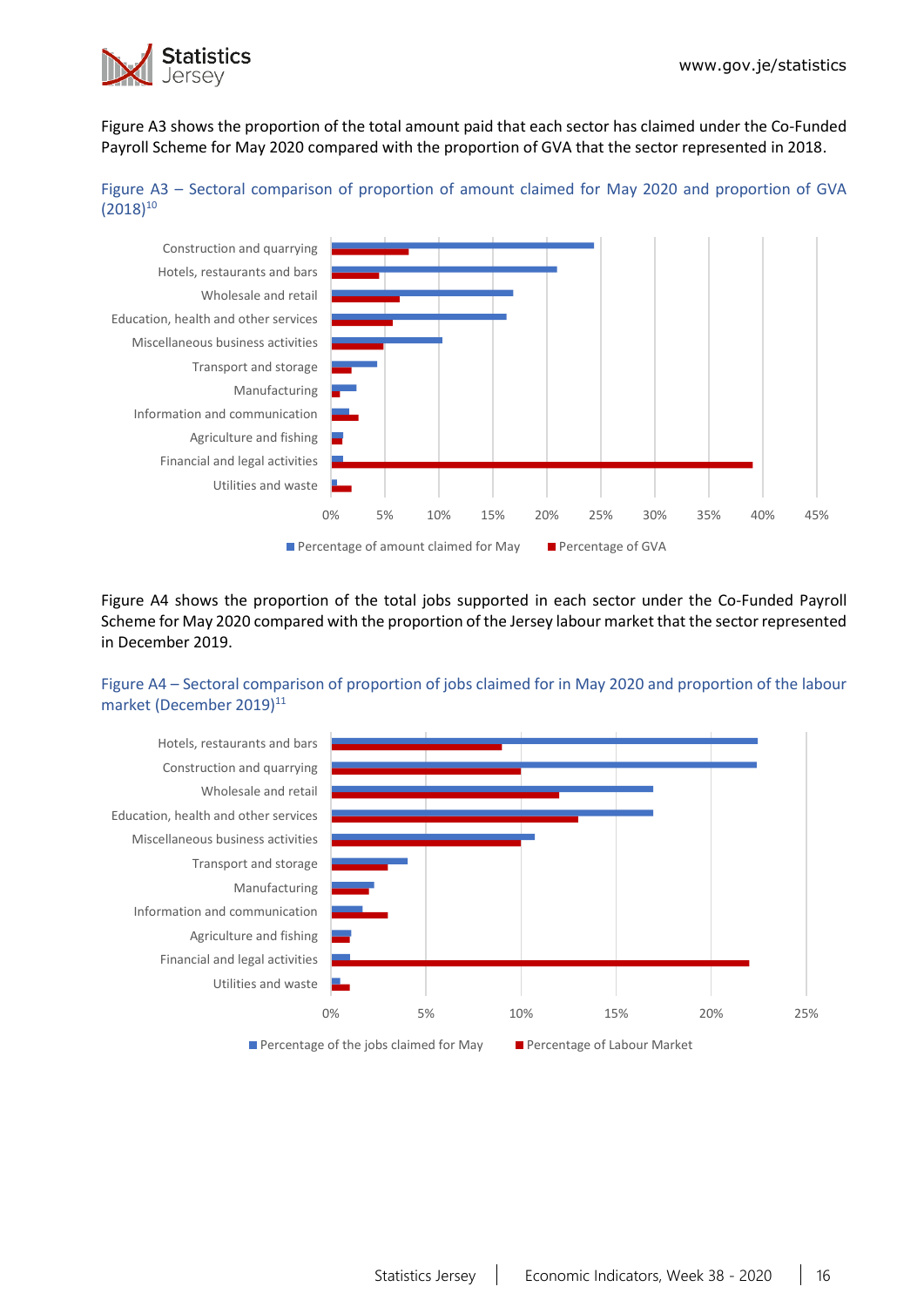

| <b>Sector</b>                                            | <b>Claims</b> | <b>Jobs Supported</b> | Amount Paid (£) |
|----------------------------------------------------------|---------------|-----------------------|-----------------|
| Agriculture and fishing                                  | 60            | 120                   | 169,820         |
| Construction and quarrying                               | 520           | 2,210                 | 3,287,280       |
| Education, health and other<br>services (private sector) | 710           | 2,340                 | 2,894,950       |
| Financial and legal activities                           | 50            | 130                   | 188,710         |
| Hotels, restaurants and bars                             | 380           | 3,320                 | 3,994,340       |
| Information and communication                            | 50            | 210                   | 281,530         |
| Manufacturing                                            | 60            | 260                   | 357,180         |
| Miscellaneous business activities                        | 390           | 1,240                 | 1,659,180       |
| Transport and storage                                    | 260           | 560                   | 781,700         |
| Utilities and waste                                      | 10            | 90                    | 134,610         |
| Wholesale and retail                                     | 300           | 1,800                 | 2,360,940       |
| Total                                                    | 2,790         | 12,280                | 16,110,250      |

## Table A3 – Government Co-Funded Payroll Scheme Phase Two by sector; claims for June 2020

All values are independently rounded to the nearest 10; therefore, columns may not sum to totals.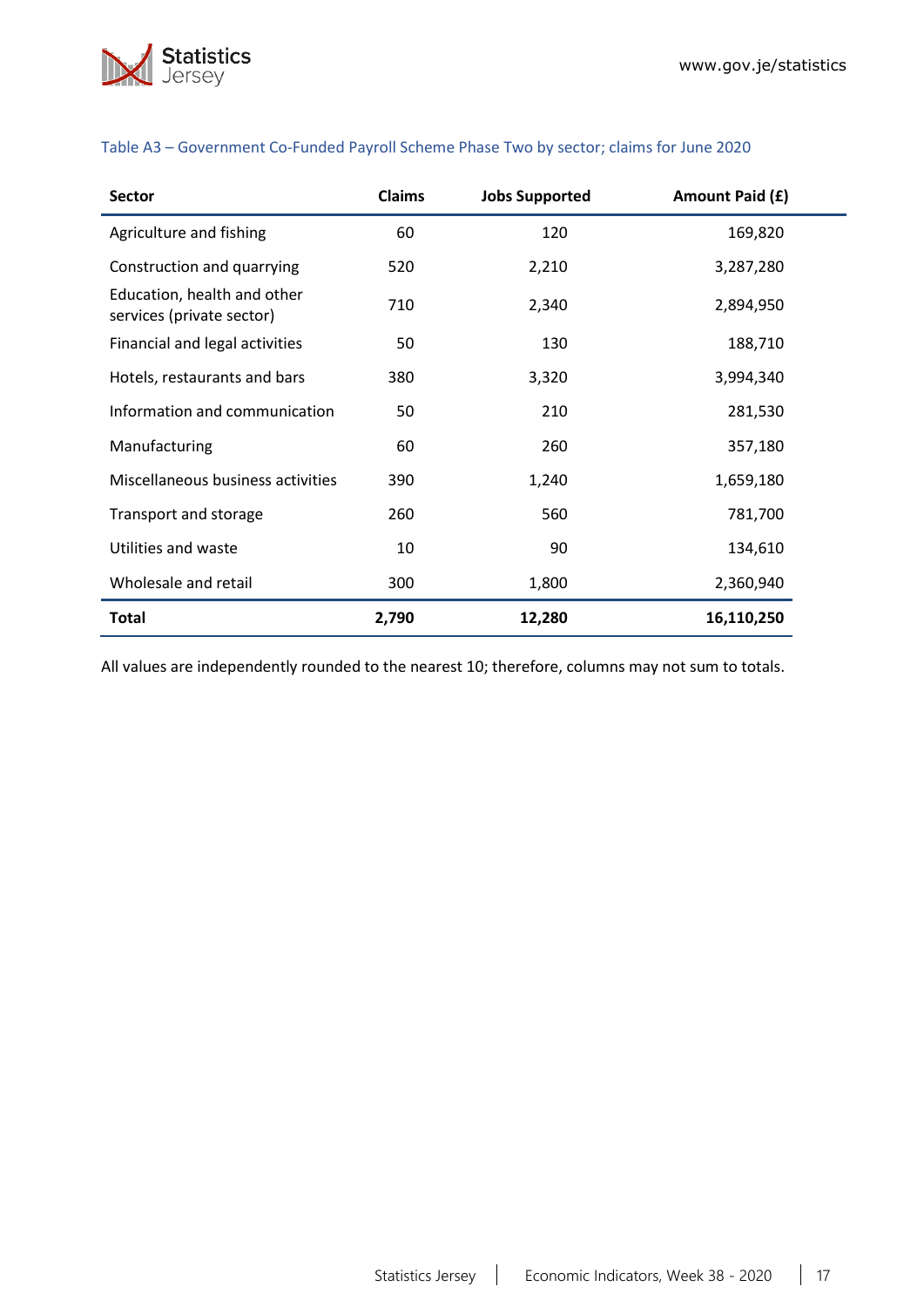

Figure A5 shows the proportion of the total amount paid that each sector has claimed under the Co-Funded Payroll Scheme for June 2020 compared with the proportion of GVA that the sector represented in 2018.





Figure A6 shows the proportion of the total jobs supported in each sector under the Co-Funded Payroll Scheme for June 2020 compared with the proportion of the Jersey labour market that the sector represented in December 2019.

## Figure A6 – Sectoral comparison of proportion of jobs claimed for in June 2020 and proportion of the labour market (December 2019)<sup>11</sup>